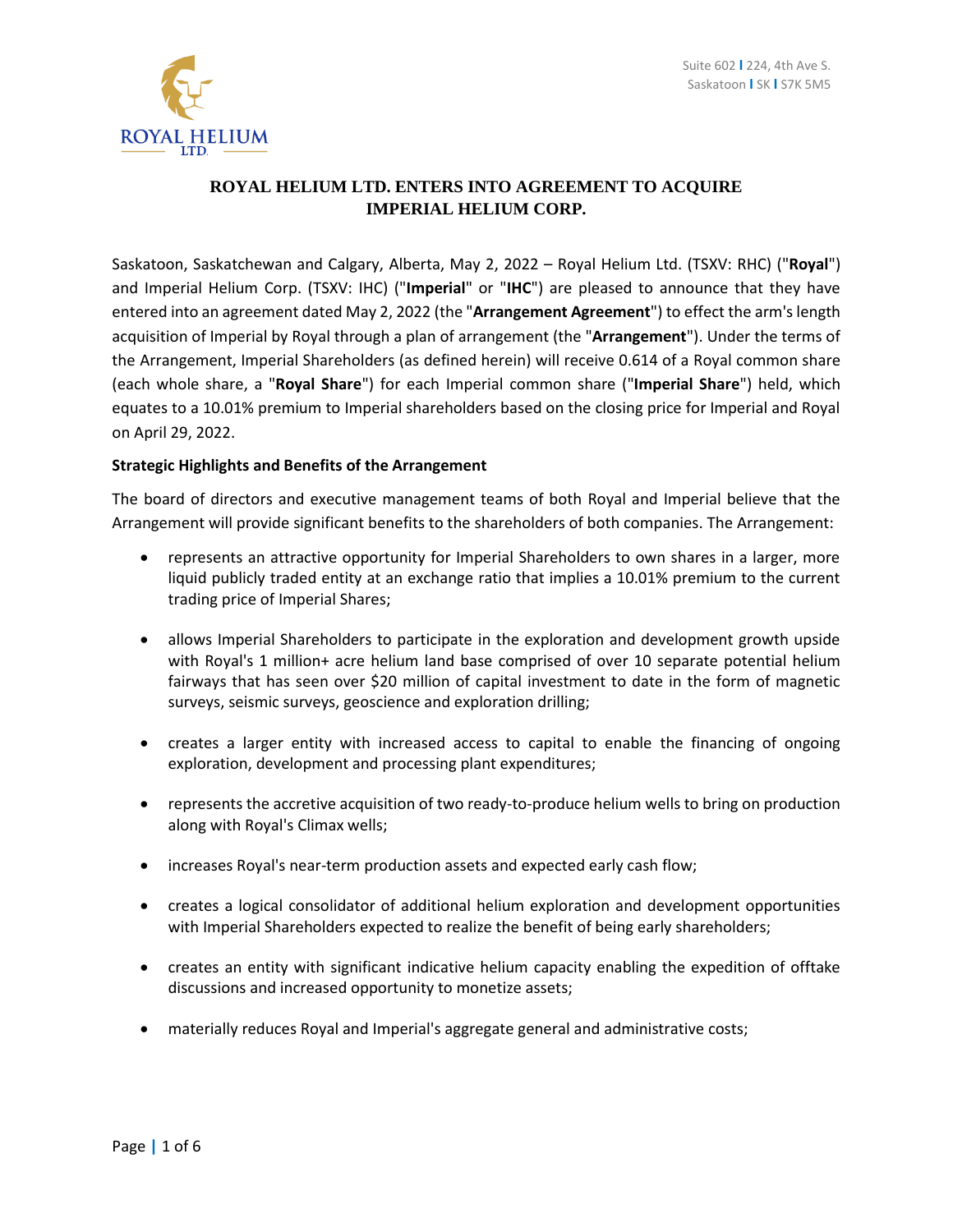

- creates an entity of a scale that is expected to be more relevant to international investors with the combination creating one of the largest diversified helium companies listed on a Canadian exchange; and
- reduces the exploration risk of Imperial Shareholders by offering upside exposure to all of Royal's exploration lands.

Andrew Davidson, President and Chief Executive Officer of Royal Helium Ltd. states, "We are excited to have entered into this agreement with Imperial. The Steveville property, along with all of the other properties that Imperial has been targeting, make an accretive addition to Royal's near-term Climax field as well as adding to the expansive properties currently held by Royal. This acquisition would allow Royal to initiate production and significant cash flow from multiple fields near term, accelerate its production profile and enhance future growth for all shareholders."

Kyler Hardy, Co-Chairman of Imperial Helium Corp. commented, "Imperial sees this agreement as an opportunity to be a part of a bigger and stronger helium exploration and development company. Following Royal's successful exploration campaign at Climax, they have completed some tremendous work to make helium production in Canada a near term reality and the addition of the Steveville property will further assist in achieving this goal. The combined company will be very well positioned to offer stable supply of helium to the world's largest market at a time when existing supplies are challenged by geopolitical events."

## **Summary of the Arrangement**

Pursuant to the Arrangement Agreement, Royal has agreed to acquire all of the issued and outstanding Imperial Shares (including Imperial Shares issuable on the vesting and conversion of preferred shares of Imperial) by way of a statutory plan of arrangement under the *Business Corporations Act* (British Columbia) (the "**BCBCA**") and the terms of a final order of the Supreme Court of British Columbia (the "**Court**") under Section 291 of the BCBCA. Pursuant to the terms of the Arrangement, shareholders of Imperial (the "**Imperial Shareholders**") will receive 0.614 (the "**Exchange Ratio**") of a Royal Share, for every Imperial Share held. Imperial Shareholders will retain a meaningful stake in the combined entity and exposure to the continued success of the combined company.

Following the Arrangement, each outstanding warrant to purchase an Imperial Share (the "**Imperial Warrants**") outstanding shall receive upon the exercise of such Imperial Warrant, in lieu of each Imperial Share to which such holder was theretofore entitled upon such exercise, and for the same aggregate consideration payable therefor, the fraction of a Royal Share represented by the Exchange Ratio that the holder would have been entitled to receive as a result of the transactions contemplated by the Arrangement if, immediately prior to the effective time of the Arrangement, such holder had been the registered holder of the number of Imperial Shares to which the holder was theretofore entitled upon the exercise of such Imperial Warrant. Pursuant to the Arrangement, outstanding stock options to acquire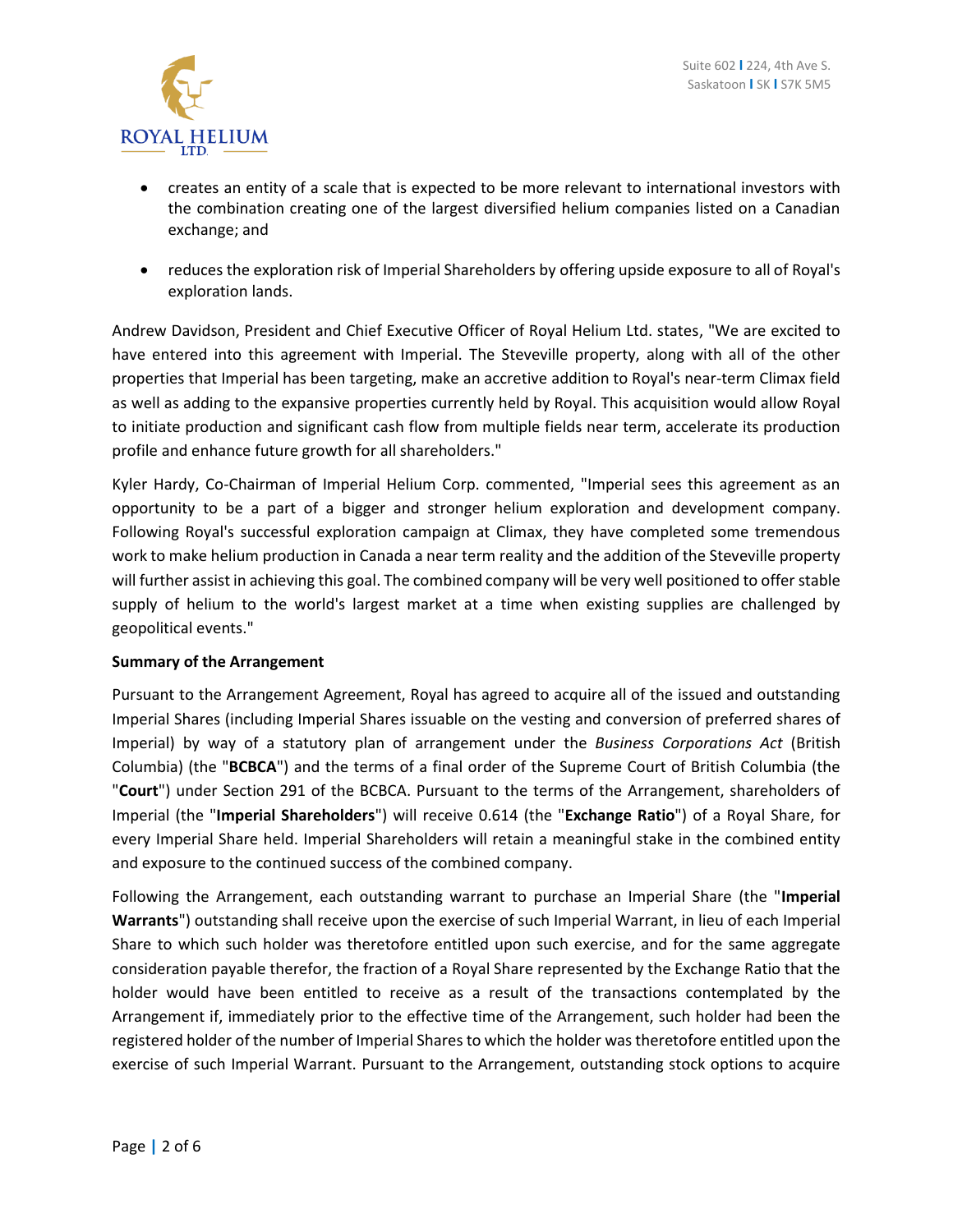

Imperial Shares will be exchanged for options to acquire Royal Shares, at numbers and exercise prices adjusted for the Exchange Ratio, and exercisable for a period of 30 days following closing.

The Arrangement Agreement contains representations and warranties for the benefit of each of Royal and Imperial, conditions relating to Imperial Shareholder, Court and regulatory approvals, material adverse changes and compliance with the Arrangement Agreement as are in each case customary in comparable transactions of this nature.

Completion of the Arrangement is subject to a number of conditions being satisfied or waived by one or both of Royal and Imperial at or prior to closing of the Arrangement, including approval of the Imperial Shareholders, together with any requisite minority approvals, the receipt of all necessary regulatory and Court approvals and the satisfaction of certain other closing conditions customary for a transaction of this nature.

Details of this arm's-length Arrangement will be disclosed in a management information circular of Imperial, which will be mailed to Imperial Shareholders and will also be available on SEDAR at [www.sedar.com.](http://www.sedar.com/) A copy of the Arrangement Agreement will also be available on SEDAR at [www.sedar.com.](http://www.sedar.com/)

It is expected that the special meeting of Imperial Shareholders (the "**Meeting**") to approve the proposed Arrangement will be held in the second half of June 2022 and, if approved at the Meeting, it is expected that the Arrangement would close shortly thereafter.

Currently, Royal has 142,741,726 shares outstanding, and will have 203,843,231 shares outstanding once the Arrangement is completed.

There are no finders fees payable in conjunction with the Arrangement.

## **Governance**

At closing, the board of directors of Royal will be increased to include one additional member from Imperial's board of directors and will be led by Royal's current Chairman, Andrew Davidson. Further, incumbent senior officers, management and employees of Royal shall be retaining their current positions after closing.

## **Shareholder Approvals, Support Agreements and Closing**

Implementation of the Arrangement will be subject to the approval of Imperial Shareholders at a special meeting to be held in the second half of June 2022, by a majority of not less than two-thirds of the votes cast by Imperial Shareholders.

Management, insiders and directors of Imperial holding approximately 16% of the outstanding Imperial Shares on a diluted basis including outstanding performance shares have entered into support agreements under which they have agreed, among other things, to vote in favour of the Arrangement.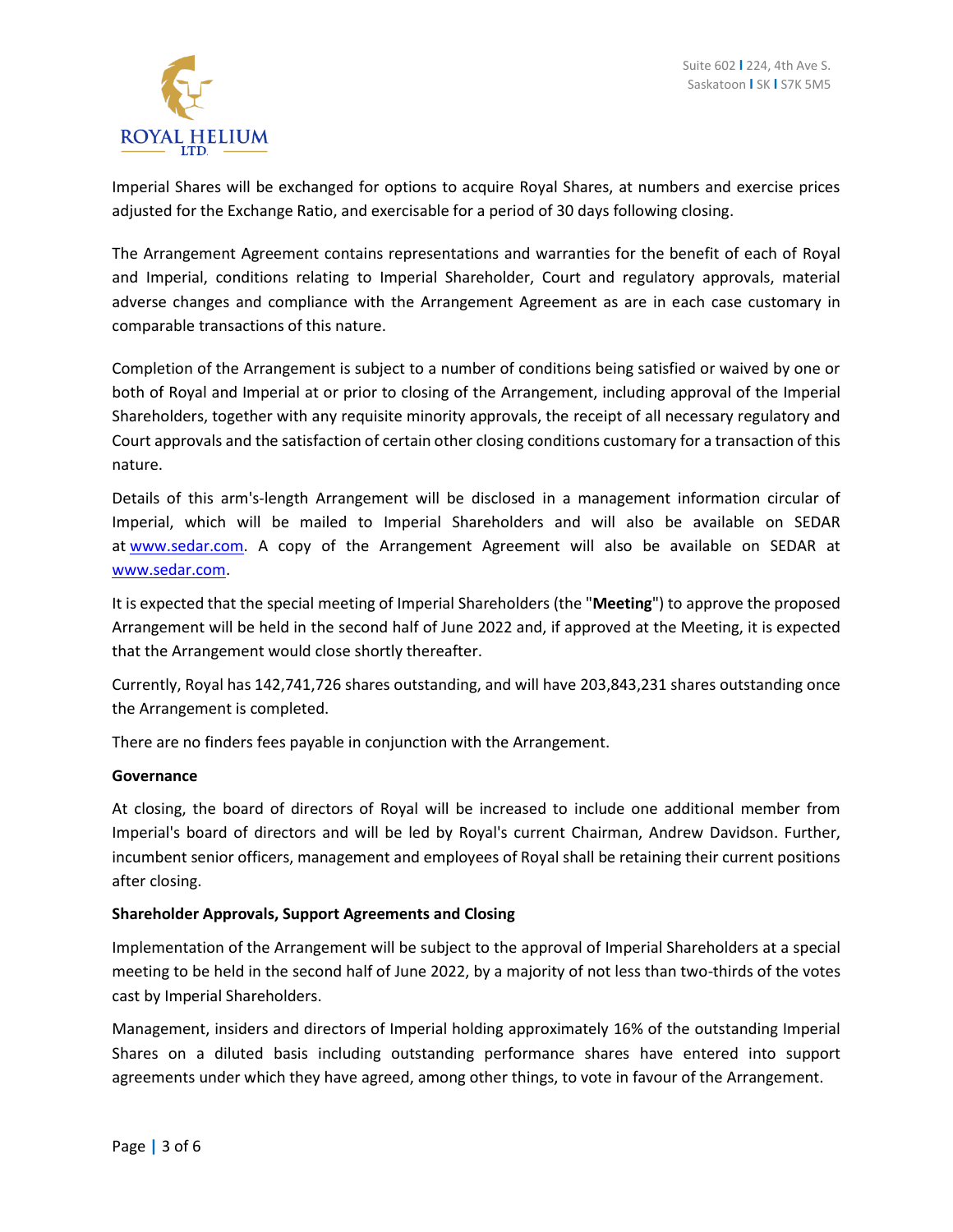

The Arrangement Agreement provides for non-solicitation covenants on the part of Imperial with respect to alternative transactions, subject to its ability to consider, pursuant to the fiduciary obligations of the Imperial board of directors, a proposal for an alternative transaction that meets specified criteria and the right of Royal to match any such proposal, and for the payment of certain fees by Imperial if the Arrangement Agreement is terminated. The Arrangement Agreement includes break fee of \$1,000,000 payable by Imperial to Royal pursuant to the terms of the Arrangement Agreement.

### **Fairness Opinion**

Haywood Securities Inc. has provided the board of directors of Imperial with an opinion to the effect that, as of the date of the Arrangement Agreement, the consideration to be received by the Imperial Shareholders under the Arrangement is fair, from a financial point of view, to such Imperial Shareholders.

### **Advisors**

Cormark Securities Inc. is acting as the exclusive financial advisor to Royal with respect to the Arrangement. Bennett Jones LLP is acting as Royal's legal advisor.

Eight Capital is acting as financial advisor to Imperial. Borden Ladner Gervais LLP is acting as Imperial's legal advisor.

## **Recommendation of the Imperial Board**

The Arrangement Agreement has been approved by the board of directors of Royal and Imperial, and the board of directors of Imperial recommends that the Imperial Shareholders vote in favour of the Arrangement.

#### **About Royal Helium Ltd.**

Royal controls over 1,000,000 acres of prospective helium land in southwestern and south-east Saskatchewan. All of Royals' lands are in close vicinity to highways, roads, cities and importantly, close to existing oil and gasinfrastructure, with a significant portion of its land in close proximity to existing helium producing locations. With stable, rising prices and limited, non-renewable sources for helium worldwide, Royal intends to become a leading North American producer of this high value commodity.

## **About Imperial Helium Corp.**

Imperial Helium Corp. is focused on the exploration and development of helium assets in North America, initially through the anticipated commercialization of its Steveville, Alberta helium discovery.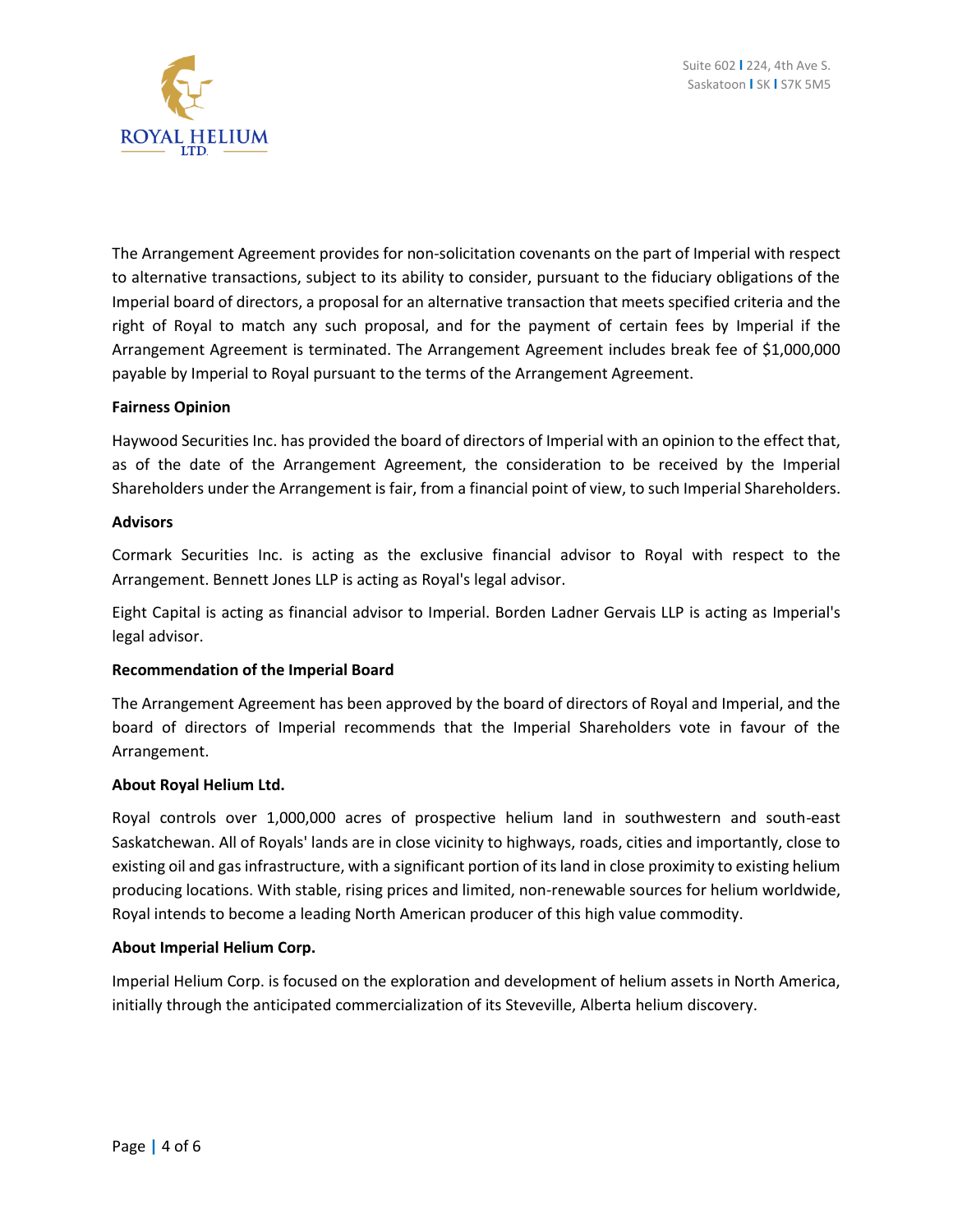

### **For further information, please contact:**

Royal Helium Ltd. Andrew Davidson President and Chief Executive Officer Tel: 306-229-2655 Email: [davidson@royalheliumltd.com](mailto:davidson@royalheliumltd.com) Or Dean Nawata, Business Development Tel: 604-561-2821 Email: [dean@royalheliumltd.com](mailto:dean@royalheliumltd.com) Website: https://royalheliumltd.com/

Imperial Helium Corp. Kyler Hardy Co-Chairman Tel: 250-877-1394 Email: [khardy@cronincapital.ca](mailto:khardy@cronincapital.ca) Website: https://imperialhelium.ca/

## **Forward-Looking Information**

This news release contains certain forward-looking information and statements within the meaning of applicable Canadian securities laws concerning the proposed transaction and the business, operations and financial performance and condition of Royal and Imperial. Forward-looking statements and forwardlooking information include, but are not limited to, the successful completion of proposed acquisition; synergies and financial impact of the acquisition; the benefits of the development potential of the properties of Royal and Imperial; the future price of helium; the estimation of reserves and resources; the realization of reserve estimates; the timing and amount of any estimated future production; costs of production; success of exploration activities; market volatility and disruptions in many aspects of Royal's and Imperial's business due to a pandemic virus outbreak, such as COVID-19, resulting from government policies restricting mobility assembly, or contact to, employees and suppliers across the global supply chain; and currency exchange rate fluctuations. Except for statements of historical fact relating to Royal and Imperial, certain information contained herein constitutes forward-looking statements. Forwardlooking statements are frequently characterized by words such as "plan," "expect," "project," "intend," "believe," "anticipate", "estimate" and other similar words, or statements that certain events or conditions "may" or "will" occur. Forward-looking statements are based on the opinions and estimates of the management of Royal or Imperial at the date the statements are made, and are based on a number of assumptions and subject to a variety of risks and uncertainties and other factors that could cause actual events or results to differ materially from those projected in the forward-looking statements. Many of these assumptions are based on factors and events that are not within the control of Royal or Imperial and there is no assurance they will prove to be correct.

Factors that could cause actual results to vary materially from results anticipated by such forward-looking statements include: risks of the helium exploration and development industry; the spread of COVID-19 and its variants and the impact of government policies to ameliorate COVID-19 and its variants; failure of plant, equipment or processes to operate as anticipated; changes in market conditions; risks relating to operations; fluctuating helium prices and currency exchange rates; changes in project parameters; and the possibility of project cost overruns or unanticipated costs.